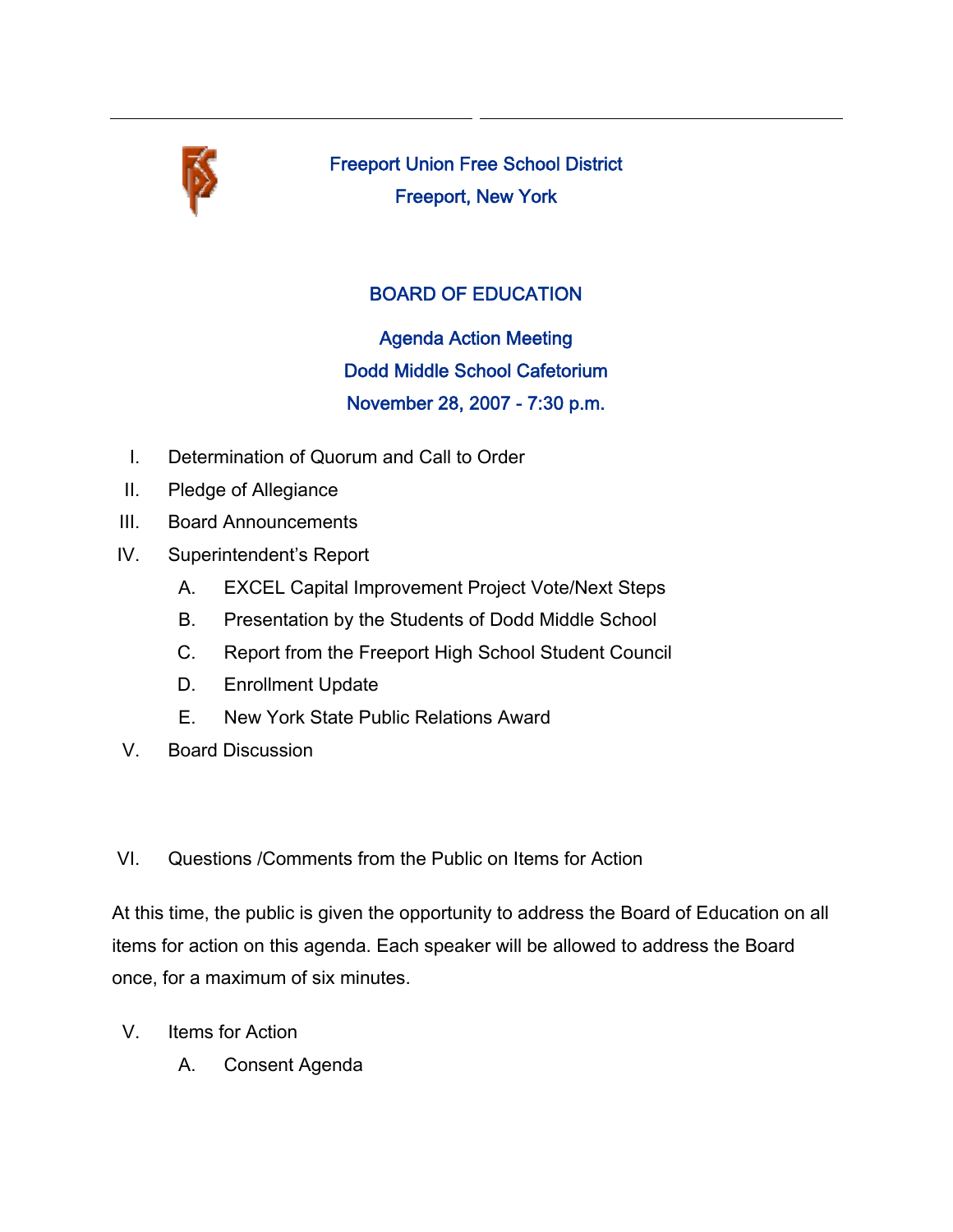Consent Agenda Items:

BE IT RESOLVED that the Board of Education of the Freeport Union Free School District hereby approves the following items; a; b (I, 2, 3, 4, 5, 6); c (1)).

- 1. Consent Approve
	- a. Acceptance of the Minutes:

October 10, 2007; October 24, 2007; October 31, 2007.

- 2. Consent Approve
	- a. Personnel Action
		- 1. Request for Leave of Absence
		- 2. Change of Status
		- 3. Termination of Staff
		- 4. Resignation of Staff
		- 5. Appointment of Staff
		- 6. Appointment of Supervisory and Co-Curricular **Positions**
- 3. Consent Approve
	- a. Education
		- 1. Acceptance of the Minutes from the Committees on Special Education and Preschool Special Education:

September 20, 2007; October 1, 2007; October 5, 2007; October 15, 2007; October 30, 2007; November 1,

2007;

November 8, 2007; November 14, 20007; November